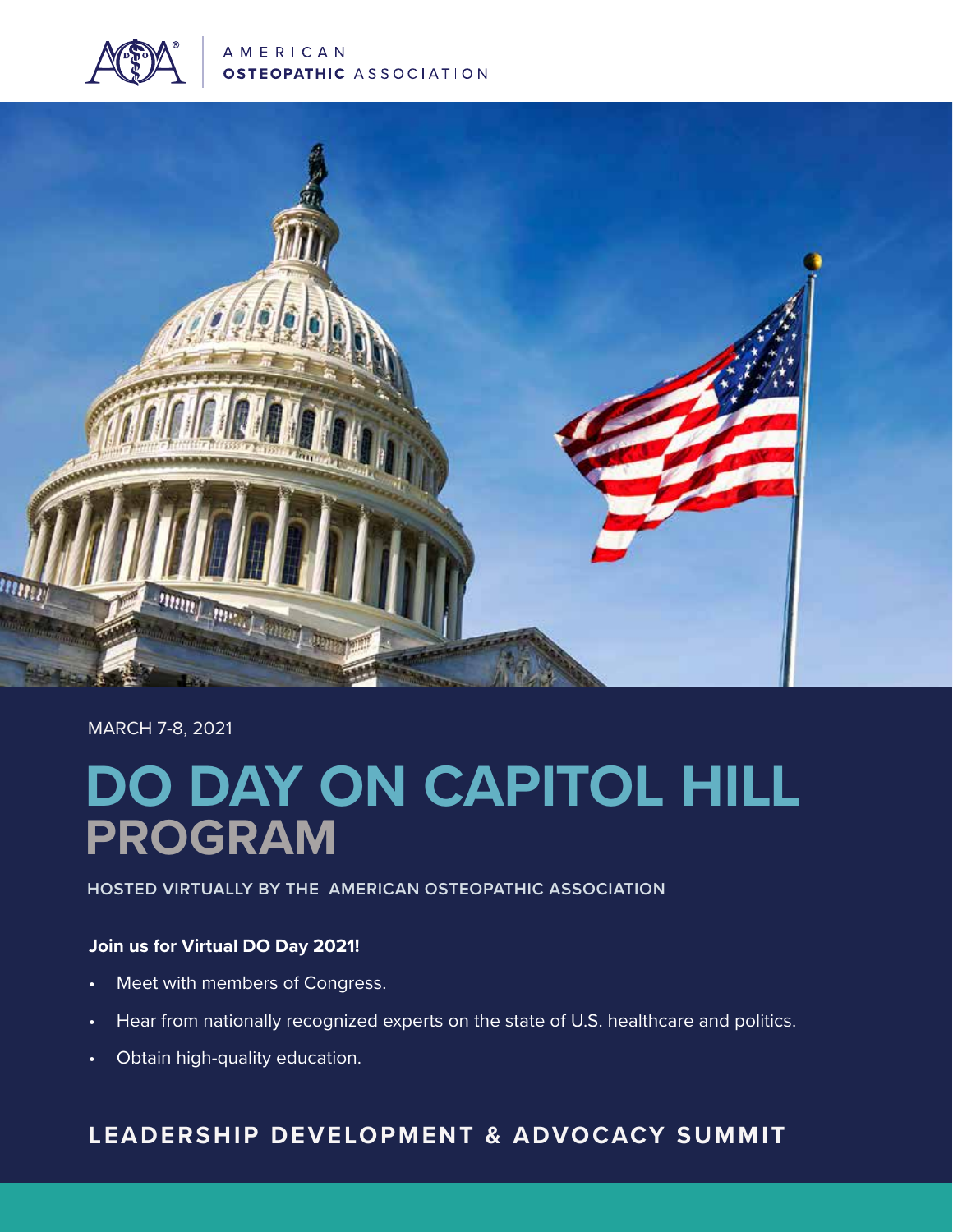#### Page No

# **WELCOME AND INTRODUCTION**



# THOMAS L. ELY, DO AOA PRESIDENT

**WELCOME AND THANK YOU** for your interest in helping to advance the osteopathic profession through advocacy. This year, the AOA is pleased to announce that a revamped DO Day will take place on March 7-8, 2021. This premier event will be held virtually, allowing students, postdoctoral trainees, practicing physicians, and affiliate leaders to engage with lawmakers to discuss important health policy issues. DO Day 2021 will also include a full day advocacy and health policy conference that will be held on Sunday, March 7.

The policy conference will include learning tracks for affiliate leaders, physicians, and student leaders. It will also focus on helping all leaders understand how to disseminate and apply the information they receive to their peers and in their advocacy efforts at home.

Congressional meetings will be scheduled for participants throughout the day on Monday, March 8. Despite the virtual format, meetings will be organized and structured similar to how they would be for an in-person lobby day. DO Day participants will be organized into small groups for Congressional meetings based on their home voting address and will be scheduled for 3 to 6 meetings with their U.S. Senate offices and members of the House of Representatives.

One important difference this year is that participation in Congressional meetings will be limited for each state, and individuals can register for the conference on Sunday if they are unable to participate in Congressional meetings on Monday, March 8. Based on feedback received from participants in recent SOMA and physician leadership fly-ins, there is a strong consensus that Congressional meetings are more productive when meeting group size is limited. Sunday's Advocacy Summit does not have a registration cap; however, registration limits for Monday's Congressional meetings will be based on the size of each state's Congressional delegation and state osteopathic association.

We hope that you will join us for the osteopathic profession's premier advocacy leadership event. If you are participating in Congressional meetings, registrants should plan to attend both days of the conference. Thank you for all that you do and I look forward to seeing you at DO Day 2021.

Sincerely,

Thomas L. Ely, D.O.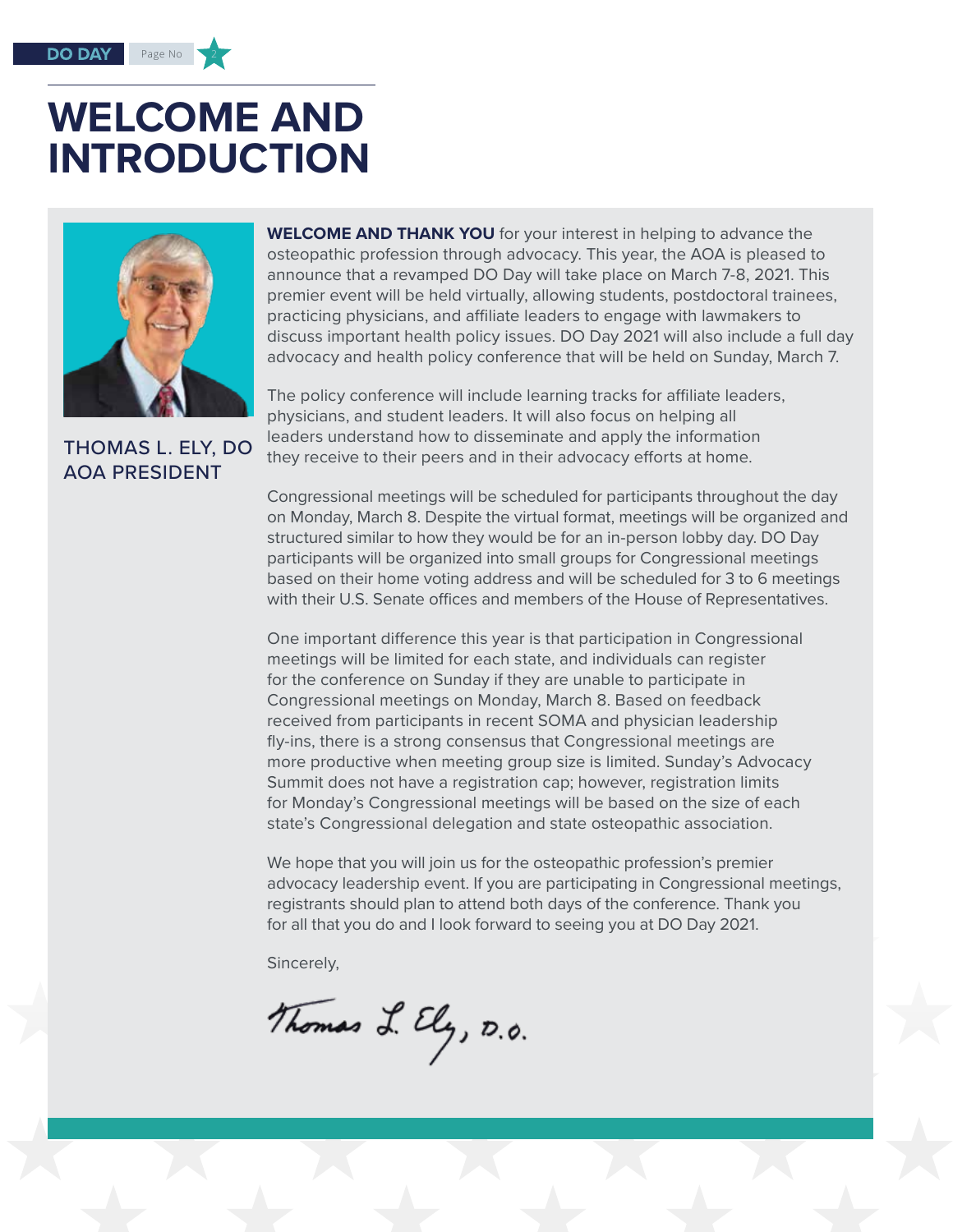# **GENERAL INFORMATION**

Page No

A QUICK GLANCE AT WHAT TO EXPECT FOR DO DAY

# WHAT IS DO DAY?

DO Day is a live, virtual Leadership and Advocacy Summit for osteopathic physicians, osteopathic medical students and leaders of osteopathic affiliate organizations. This premier health policy summit takes place over two days: Sunday, March 7 and Monday, March 8, and offers up to 8.5 hours of CME credit in accordance with the policy listed on page 11 of the agenda. Sunday will be dedicated to leadership training and professional development; Monday will be dedicated to advocacy and Congressional meetings.

# REGISTRATION

Registration for Congressional meetings is now closed. Conference-only registration will remain available until March 8th.

Registration fees for the event are as follows:

- •Member \$149
- •Non-Member \$499
- Student \$35
- •Post Doctoral Trainee/Resident \$35

# KEY DATES & WEBINARS

Congressional meeting participants will receive their schedules approximately 5 days before Monday, March 8th. If you are registered to participate in Congressional meetings, please be sure to take off the entire day on Monday, March 8 in order to participate in all of your meetings.

Key dates are as follows:

- •Registration for Congressional meetings is now closed; conference-only registration will remain open until 3/8
- •3/7 DO Day policy conference & advocacy training
- •3/8 Congressional meetings

# SOCIAL MEDIA

Connect with us on social media and join the conversation using #DODay21!

- •www.facebook.com/osteopathicphysicians
- •https://twitter.com/aoafordos
- •https://www.linkedin.com/company/ american-osteopathic-association/

# ADVOCACY TRAINING

Is it your first time and not sure what to expect? Don't worry, we're here for you. The AOA will provide advocacy and issue training through reading material and seminars where you will learn from the pros!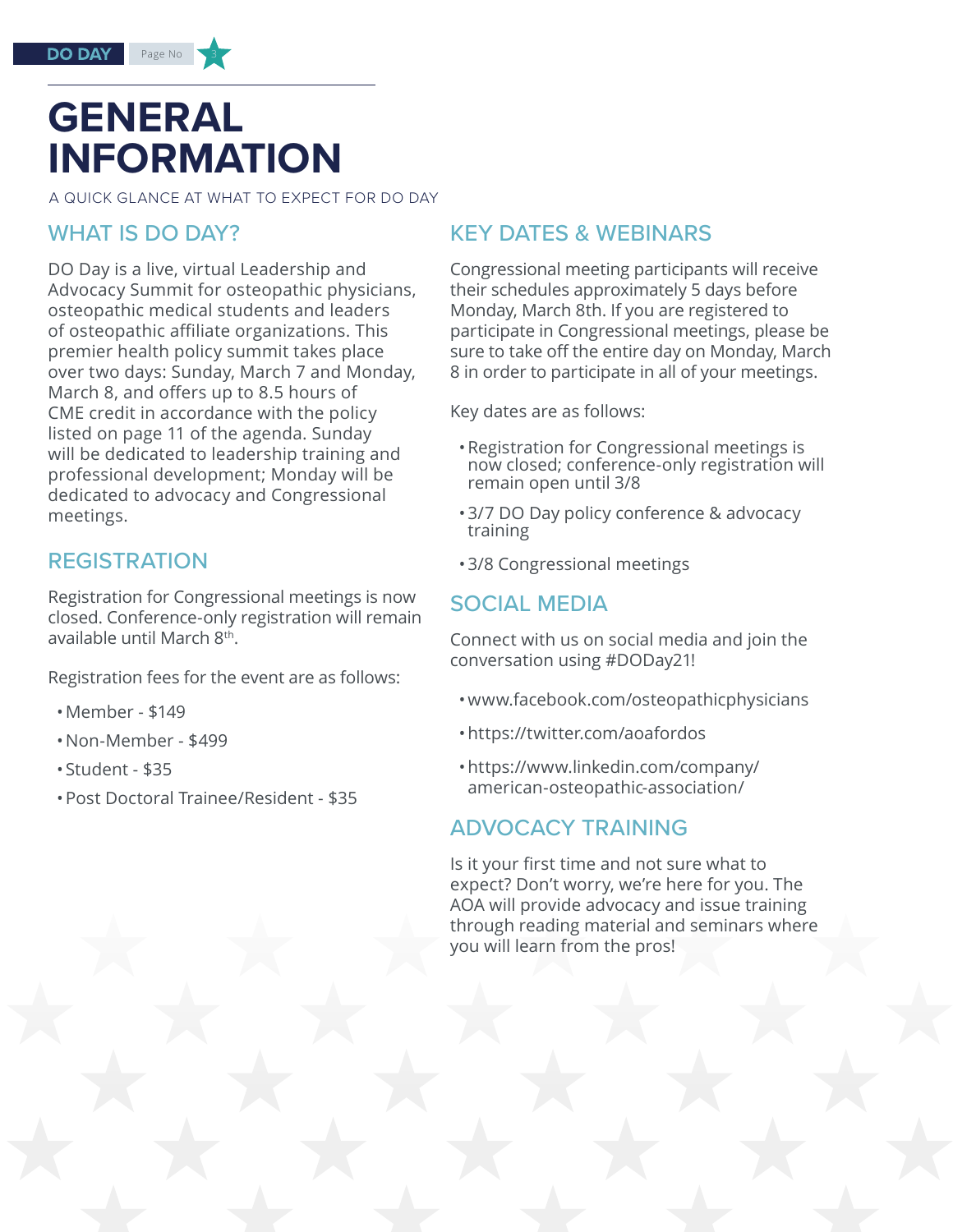# **KEYNOTE SPEAKERS**

Page No

The AOA is pleased to welcome two nationally-recognized speakers to DO Day 2021. They will provide insights into the current healthcare landscape and inspire attendees to advocate for real, lasting change.



Sunday, March 7

## SUSAN DENTZER,

# SENIOR POLICY FELLOW, ROBERT J. MARGOLIS CENTER FOR HEALTH POLICY AT DUKE UNIVERSITY

Susan Dentzer is Senior Policy Fellow for the Robert J. Margolis Center for Health Policy at Duke University. Based in Washington, DC, where the center's research team is located, she focuses on the COVID-19 pandemic response; health system transformation, such as through telehealth; biopharmaceutical policy; health care issues in the 2020 elections, and other key health policy issues.



Monday, March 8

### STEVE PEMBERTON, CHIEF HUMAN RESOURCES OFFICER, WORKHUMAN AND AUTHOR, A CHANCE IN THE WORLD

Steve Pemberton's triumphant life story is about defying seemingly insurmountable beginnings as a child orphaned into foster care. As told in the major motion picture and acclaimed, best-selling memoir, A Chance in the World, adversity only fueled his desire to become a man of resilience, determination and vision. Steve went on to find success as a corporate executive, innovative diversity and inclusion thought leader, visionary youth advocate and acclaimed speaker devoted to inspiring and helping others. Steve's keynotes, like his life story, amplify his highly motivational messages: Believe in your dreams, rise above obstacles, create opportunities for others, and most of all, persevere.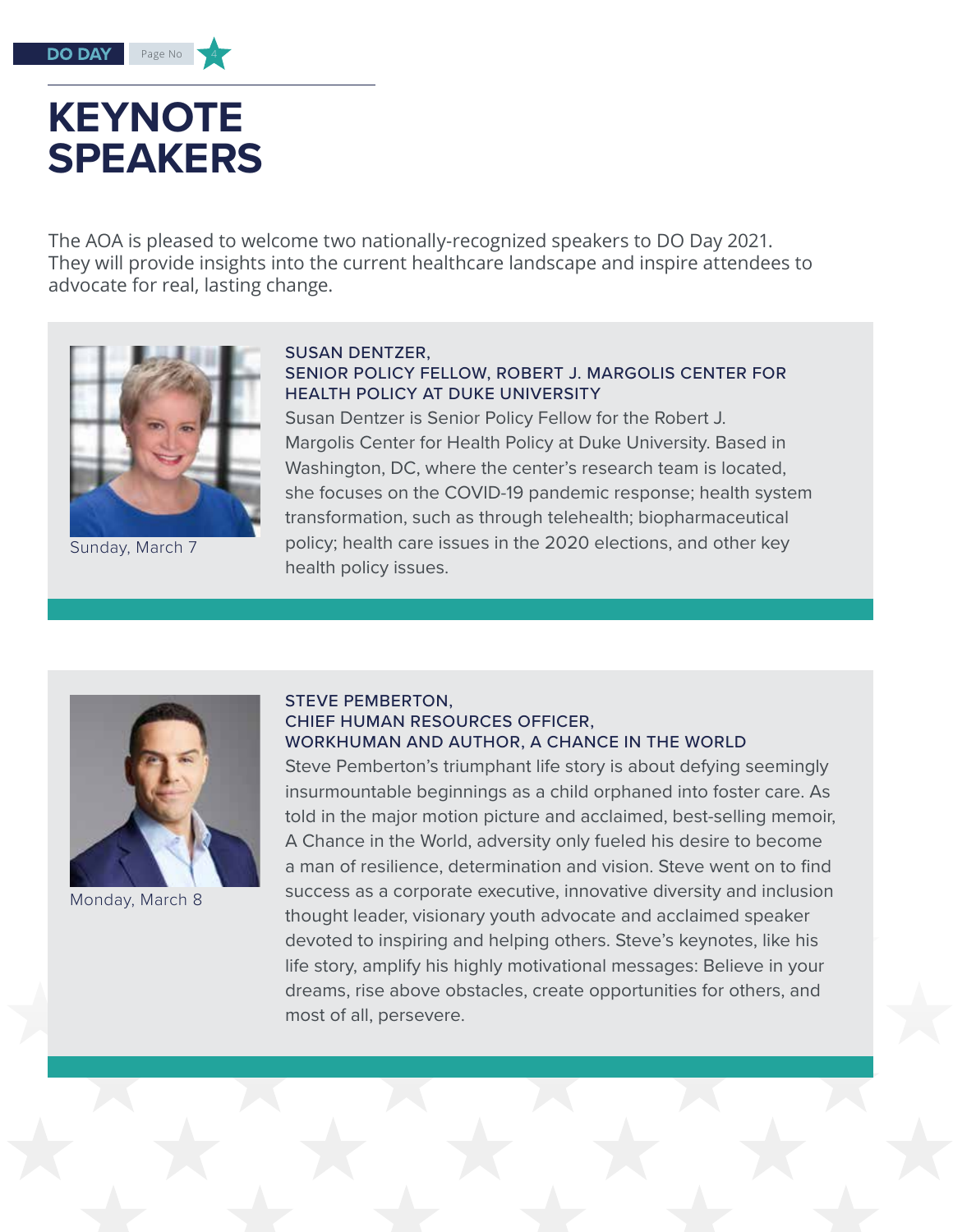

### **Q) How will I meet with my members of Congress virtually?**

A) DO Day participants will virtually meet with their members of Congress or staff via video conference or telephone. The Congressional office has the final say on which method they prefer, so be sure to expect a mix between telephone and video conference calls throughout the day.

### **Q) Will I meet with my members of Congress personally?**

A) Possibly, but this varies from meeting to meeting. Members of Congress have very busy schedules. Between votes, committee hearings and meetings with other constituents, their time is scheduled down to the minute. They may spend the whole meeting with you, two minutes or none at all. We always request that the member of Congress be present at the meeting but you may also meet with staff who are experts in the issues and influential in helping members develop their positions.

## **Q) Do I make my own appointments?**

A) No, we will handle that for you. The AOA Public Policy team will match your voting address against the Congressional database to request appointments with your elected officials.

## **Q) Why is space limited for advocacy meetings on Monday?**

A) Congressional meetings are more productive when meeting group size is limited. Smaller group sizes tend to facilitate more substantive discussions and provide an opportunity for more participants to speak.

## **Q) Can I attend only one day?**

A) Participation in Congressional meetings is not required. Anyone unable to participate in Congressional meetings on Monday, March 8 can still attend the advocacy and policy conference on Sunday, March 7, as well as the Monday morning general sessions. However, attendance on Sunday, March 7 is required for anyone participating in Congressional meetings on March 8.

## **Q) How or when will I be notified if I've secured a spot to attend Advocacy meetings on Monday?**

A) DO Day registration confirmation will include all event details. Anyone placed on a waitlist for Congressional meetings will be informed of that in their registration confirmation.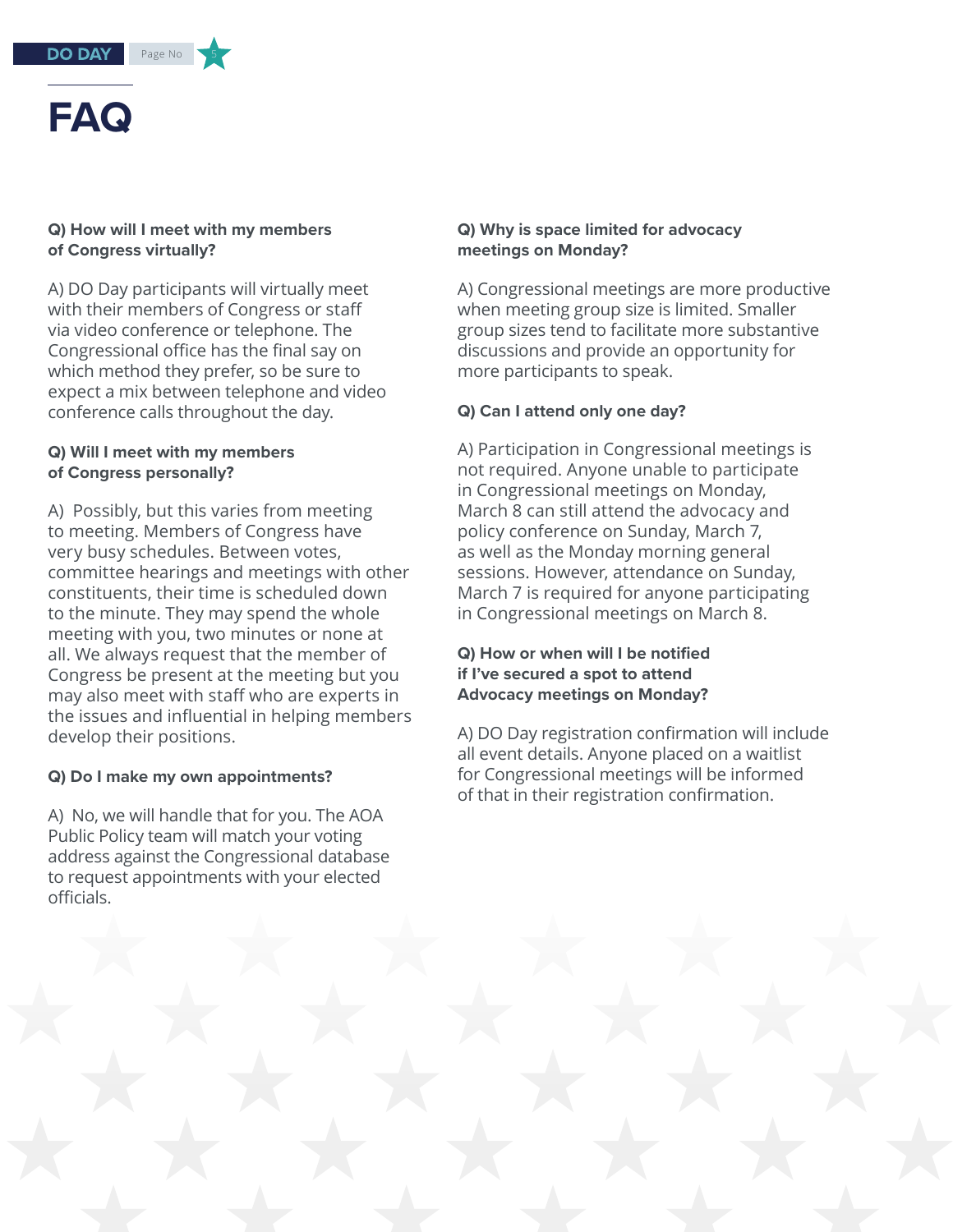# **SCHEDULE AT A GLANCE**

#### SUNDAY, MARCH 7

DO Day is the premier osteopathic advocacy event of the year! Advocates will have an opportunity to educate their lawmakers about the issues osteopathic physicians and students face.

Thank you to our Chair

Teresa A. Hubka, DO, Trustee, American Osteopathic Association Chair, Department of Government Affairs

#### **All times listed below are Eastern Standard Time (EST)**

#### **GENERAL SESSIONS BREAKOUT SESSIONS** Participants are welcome to join any track or session

**9 AM – 5:30 PM**  Virtual Exhibits

### **9 - 9:55 AM Welcome**

**and Keynote Address** Thomas Ely, DO, AOA President Kevin Klauer, DO, EJD, AOA CEO Susan Dentzer, Senior Policy Fellow, Robert J. Margolis Center for Health Policy at Duke University

### **10 - 10:55 AM Congressional Staffer Power Hour**

1 CME Credit Grace Graham, MPP, Chief Counsel, House Energy and Commerce Health Subcommittee John-Michael Villarama, MA, AOA Senior Director of Congressional Affairs & Affiliate Engagement

#### **Noon - 1 PM OPAC Luncheon followed by VIP Q&A** By Invite Only

#### **3:45 - 4 PM**

Jay C. Butler, MD Deputy Director for Infectious Diseases Centers for Disease Control and Prevention

#### **4 - 5 PM**

#### **Grassroots & Issue Training**

1 CME Credit David Pugach, JD, AOA SVP of Public Policy Christopher Kush, MPP, Soapbox CEO Sean Neal, AOA Director of Grassroots & OPAC

**5 - 5:30 PM Practice Meetings with your Teams**

## **PHYSICIAN TRACK**

### **11 - 11:55 AM Addressing the Continued Challenges of COVID-19**

1 CME Credit

Dale Bratzler, DO, MPH, University of Oklahoma (OU) Chief COVID Officer, OU Colleges of Medicine and Public Health Professor and OU Medicine Enterprise Chief Quality Officer

#### **1 - 1:55 PM**

## **Policy Solutions to Reduce Administrative Burden and Improve Patient Care**

#### 1 CME Credit

Gregory Harris, DO, AOA Trustee & Bureau of Emerging Leaders Chair

Mark Lukaszewski, AOA Associate Director of Congressional Affairs

Lisa Miller, MS, AOA Senior Director of Regulatory Affairs and Policy Engagement

Raine Richards, JD, AOA Director of State Government Affairs

#### **2 - 3 PM Physician Payment & Telehealth Update** 1 CME Credit

Michael Brown, DO, Missouri Association of Osteopathic Physicians and Surgeons President and Heartland Health Assistant Chief Medical Information Officer

# **STUDENT TRACK**

**11 - 11:55 AM Capitol Hill Meetings: Learning How to Navigate Difficult Questions and Situations**

Matthew Mayeda, OMS IV, MPH, Student Osteopathic Medical Association (SOMA) National Vice President

Mark Lukaszewski, AOA Associate Director of Congressional Affairs

#### **1 - 1:55 PM Ageism and Leadership: How to Negotiate and Pursue Professional Development Early in Your Career**

Seger Morris, DO, MBA, Mississippi Internal Medicine Programs Division Chief, Baptist Memorial Hospital-North Mississippi Internal Medicine Residency Program Director, William Carey University College of Osteopathic Medicine Regional Assistant Dean and Director of Health Policy Programs

#### **2 - 3 PM On Campus and in Your State: Opportunities for Advocacy and Collaboration**

Shannon Scott, DO, Midwestern University Arizona College of Osteopathic Medicine Assistant Dean and Associate Clinical Professor, Midwestern University Multispecialty Clinic Medical Director and AOA Trustee

Jennifer S. Lee, OMS IV at Touro College of Osteopathic Medicine - Middletown, NY, and SOMA National Director of Political Affairs

## **AFFILIATE LEADERSHIP TRACK**

**11 - 11:55 AM A Seat at the Table – How to Influence Key Stakeholders to Drive Legislative Change**

#### 1 CME Credit

Nick Birtcil, Osteopathic Physicians & Surgeons of California (OPSC) Executive Director

Joseph Zammuto, DO, OPSC Past President & Osteopathic Medical Board of California Past Chair

#### **1 - 1:55 PM Affiliate Advocacy: Strategies and Best Practices for Enhancing Member Value**

1 CME Credit

Stephen Bell, DO, Michigan Osteopathic Association (MOA) Board Member

Kris Nicholoff, MOA CEO & Executive Director

Rachel Young, DO, Michigan Association of Osteopathic Family Physicians Past President & Advocacy Chair

#### **2 - 3 PM 2021 Federal and State Legislative Outlook**

#### 1 CME Credit

John-Michael Villarama, MA, AOA Senior Director of Congressional Affairs & Affiliate Engagement

Raine Richards, JD, AOA Director of State Government Affairs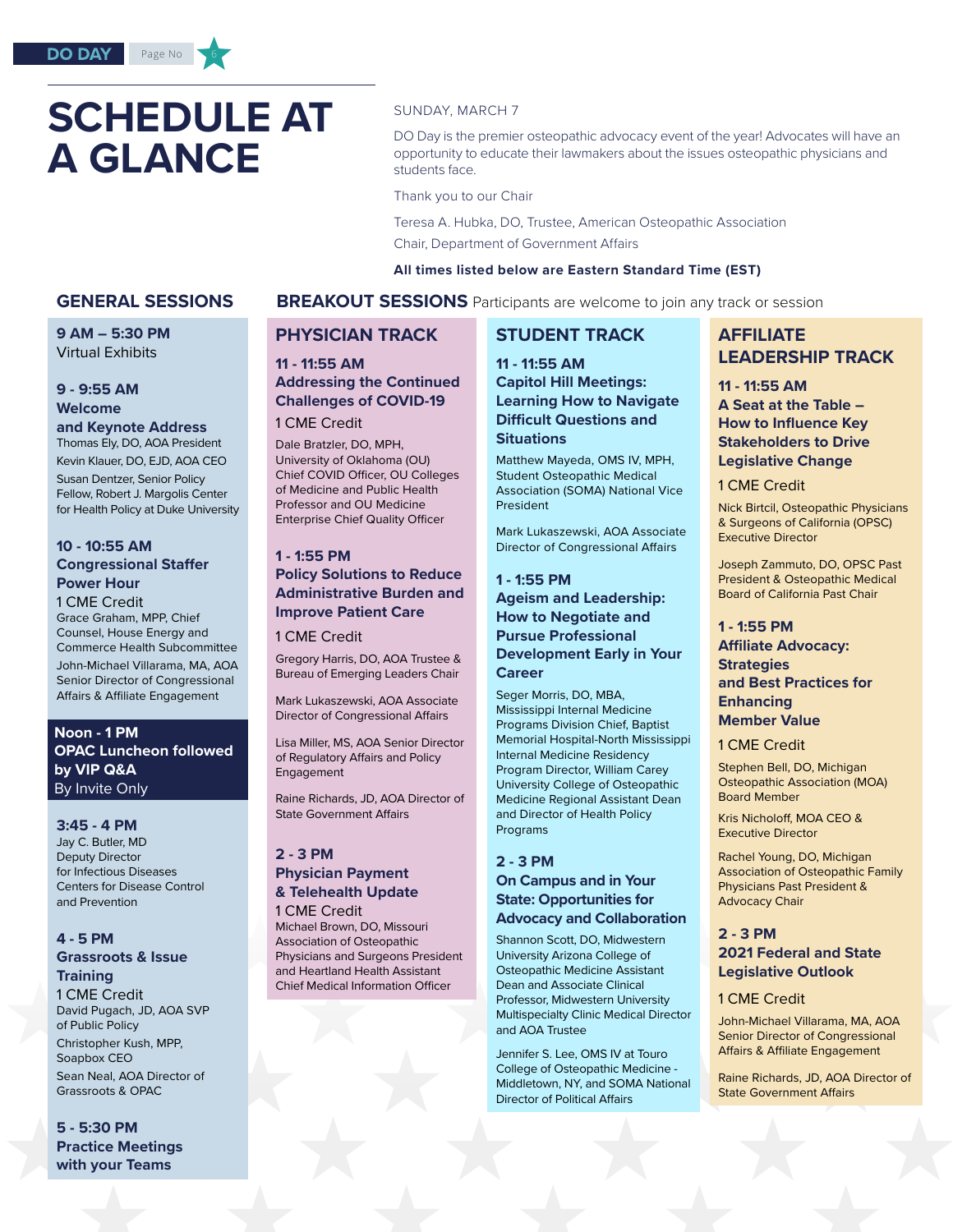# **VIRTUAL ADVOCACY EVENT CONFERENCE AGENDA**

SUNDAY, MARCH 7

**All times listed below are Eastern Standard Time (EST)**

| <b>GENERAL</b><br><b>SESSIONS</b>              | <b>Sunday, March 7, 2021</b>       |                                                                                                                                                                                                                                                                                                                                                                                                                    |
|------------------------------------------------|------------------------------------|--------------------------------------------------------------------------------------------------------------------------------------------------------------------------------------------------------------------------------------------------------------------------------------------------------------------------------------------------------------------------------------------------------------------|
| 9 AM - 5:30 PM                                 | <b>Virtual Exhibits</b>            |                                                                                                                                                                                                                                                                                                                                                                                                                    |
| $9 - 9:55$ AM                                  | <b>Welcome and Keynote Address</b> |                                                                                                                                                                                                                                                                                                                                                                                                                    |
|                                                | Speakers:                          | Thomas Ely, DO, AOA President<br>Kevin Klauer, DO, EJD, AOA CEO<br>Susan Dentzer, Senior Policy Fellow, Robert J. Margolis Center for Health Policy at<br>Duke University                                                                                                                                                                                                                                          |
|                                                | Description:                       | Susan Dentzer is a Senior Policy Fellow for the Robert J. Margolis Center for Health<br>Policy at Duke University. Based in Washington, DC, where the center's research<br>team is located, she focuses on the COVID-19 pandemic response; health system<br>transformation, such as through telehealth; biopharmaceutical policy; health care<br>issues in the 2020 elections, and other key health policy issues. |
| $10 - 10:55$ AM                                |                                    | <b>Congressional Staffer Power Hour   1 CME Credit</b>                                                                                                                                                                                                                                                                                                                                                             |
|                                                | Speakers:                          | Grace Graham, MPP, Chief Counsel, House Energy and Commerce Health<br>Subcommittee<br>John-Michael Villarama, MA, AOA Senior Director of Congressional Affairs<br>& Affiliate Engagement                                                                                                                                                                                                                           |
|                                                | Description:                       | Hear from a Congressional staffer about what a day is like for a staffer and what it<br>takes to be an all-star advocate.                                                                                                                                                                                                                                                                                          |
| <b>BREAKOUT SESSIONS Sunday, March 7, 2021</b> |                                    |                                                                                                                                                                                                                                                                                                                                                                                                                    |
| $11 - 11:55$ AM                                |                                    | <b>STUDENT TRACK - Capitol Hill Meetings: Learning How to Navigate Difficult Questions and Situations</b>                                                                                                                                                                                                                                                                                                          |
|                                                | Speakers:                          | Matthew Mayeda, OMS IV, MPH, SOMA National Vice President<br>Mark Lukaszewski, AOA Associate Director of Congressional Affairs                                                                                                                                                                                                                                                                                     |
|                                                | Description:                       | Learn tips and techniques to deal with difficult questions and situations with the goal<br>of executing effective and productive meetings.                                                                                                                                                                                                                                                                         |
| $11 - 11:55$ AM                                | <b>Change   1 CME Credit</b>       | AFFILIATE TRACK - A Seat at the Table - How to Influence Key Stakeholders to Drive Legislative                                                                                                                                                                                                                                                                                                                     |
|                                                | Speakers:                          | Nick Birtcil, Osteopathic Physicians & Surgeons of California Executive Director (OPSC)<br>Joseph Zammuto, DO, OPSC Past President & Osteopathic Medical Board of<br>California Past Chair                                                                                                                                                                                                                         |
|                                                | Description:                       | Whether it is in person, social media, or via Zoom, learn from the best on how to<br>facilitate legislative change through your influence.                                                                                                                                                                                                                                                                         |
| $11 - 11:55$ AM                                |                                    | PHYSICIAN TRACK - Addressing the Continued Challenges of COVID-19   1 CME Credit                                                                                                                                                                                                                                                                                                                                   |
|                                                | Speakers:                          | Dale Bratzler, DO, MPH,<br>University of Oklahoma (OU) Chief COVID Officer,<br>OU Colleges of Medicine and Public Health Professor and<br>OU Medicine Enterprise Chief Quality Officer                                                                                                                                                                                                                             |
|                                                | Description:                       | While we continue to see progress in the fight against COVID-19 there is still much<br>that needs to be done. Hear from subject matter experts on the challenges that<br>remain and what we can do to help.                                                                                                                                                                                                        |
|                                                |                                    |                                                                                                                                                                                                                                                                                                                                                                                                                    |

Page No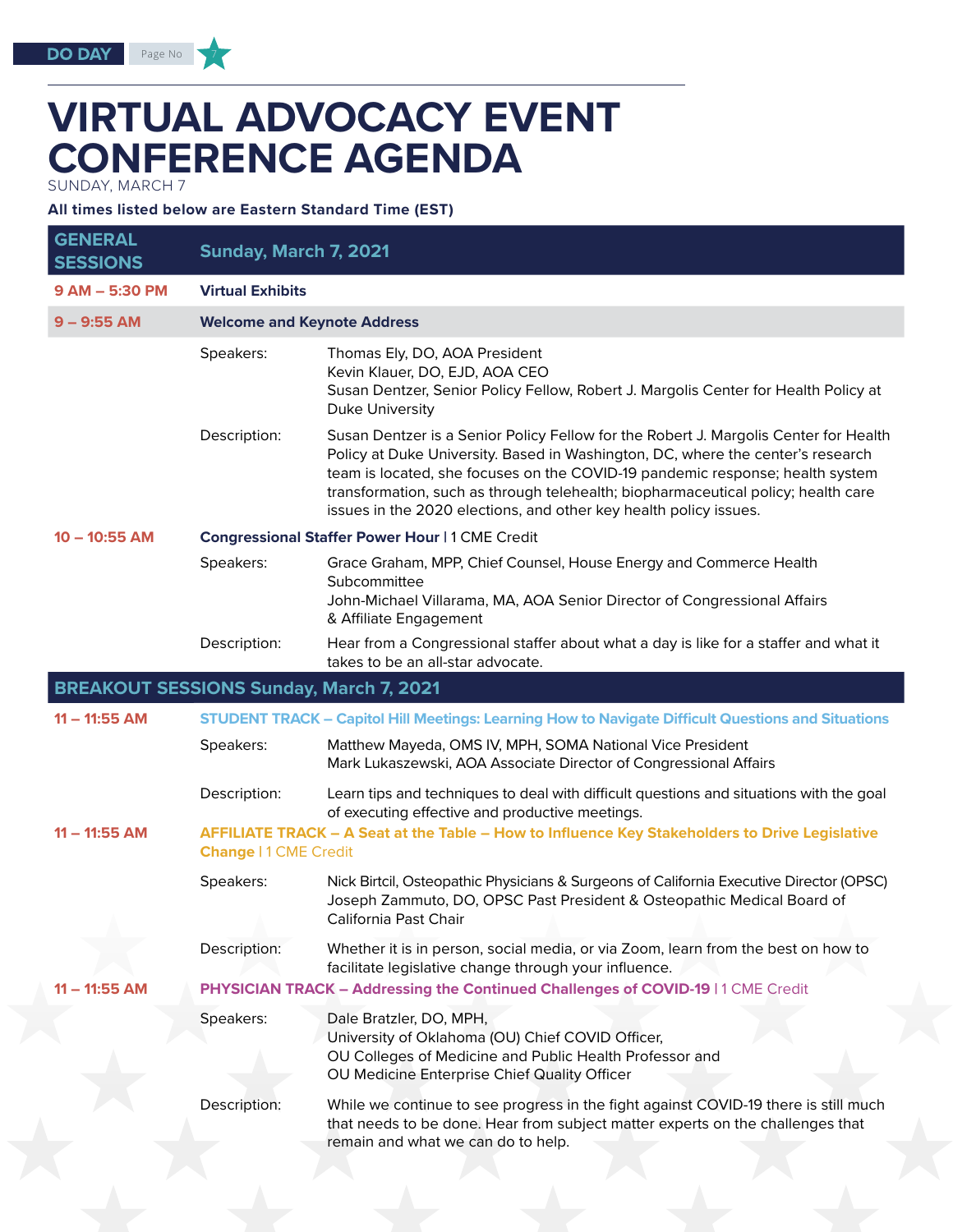SUNDAY, MARCH 7

### **All times listed below are Eastern Standard Time (EST)**

**LUNCH AND OPAC RECEPTION**

Page No

| Noon – 12:55 PM | OPAC Luncheon followed by VIP Q&A By Invite Only |                                                                                                                                                       |
|-----------------|--------------------------------------------------|-------------------------------------------------------------------------------------------------------------------------------------------------------|
|                 | Speakers:                                        | Nathan Gonzalez, MA, Inside Elections Editor & Publisher                                                                                              |
|                 | Description:                                     | Join the Osteopathic Political Action Committee (OPAC) to hear about how politics<br>can impact the osteopathic profession and enjoy a VIP reception. |

## **BREAKOUT SESSIONS Sunday, March 7, 2021**

| $1 - 1:55$ PM | <b>STUDENT TRACK - Ageism and Leadership: How to Negotiate and Pursue Professional</b><br><b>Development Early in Your Career</b> |                                                                                                                                                                                                                                                                                                                  |  |
|---------------|-----------------------------------------------------------------------------------------------------------------------------------|------------------------------------------------------------------------------------------------------------------------------------------------------------------------------------------------------------------------------------------------------------------------------------------------------------------|--|
|               | Speakers:                                                                                                                         | Seger Morris, DO, MBA,<br>Mississippi Internal Medicine Programs Division Chief,<br>Baptist Memorial Hospital-North Mississippi Internal Medicine Residency Program<br>Director, William Carey University College of Osteopathic Medicine Regional<br>Assistant Dean and Director of Health Policy Programs      |  |
|               | Description:                                                                                                                      | In this session, you will hear from a leader in the field and learn how to overcome<br>obstacles to leadership advancement.                                                                                                                                                                                      |  |
| $1 - 1:55$ PM | <b>AFFILIATE TRACK - Affiliate Advocacy - Strategies and Best Practices for Enhancing Member</b><br><b>Value   1 CME Credit</b>   |                                                                                                                                                                                                                                                                                                                  |  |
|               | Speakers:                                                                                                                         | Stephen Bell, DO, Michigan Osteopathic Association (MOA) Board Member<br>Kris Nicholoff, MOA CEO & Executive Director<br>Rachel Young, DO, Michigan Association of Osteopathic Family Physicians Past<br>President & Advocacy Chair                                                                              |  |
|               | Description:                                                                                                                      | Does your association engage in legislative advocacy to enhance member value? It<br>may seem daunting to launch an effective program, but there are options that make<br>the process seamless. Learn from state leadership on how to leverage advocacy<br>efforts to attract prospects to join your association. |  |
| $1 - 1:55$ PM | PHYSICIAN TRACK - Policy Solutions to Reduce Administrative Burden and Improve Patient<br><b>Care   1 CME Credit</b>              |                                                                                                                                                                                                                                                                                                                  |  |
|               | Speakers:                                                                                                                         | Gregory Harris, DO, AOA Trustee & Bureau of Emerging Leaders Chair<br>Mark Lukaszewski, AOA Associate Director of Congressional Affairs<br>Lisa Miller, MS, AOA Senior Director of Regulatory Affairs and Policy Engagement<br>Raine Richards, JD, AOA Director of State Government Affairs                      |  |
|               | Description:                                                                                                                      | Administrative burden in medicine harms patients and costs physicians money.<br>In this session, learn how we can work on legislative and regulatory fixes to<br>improve care delivery.                                                                                                                          |  |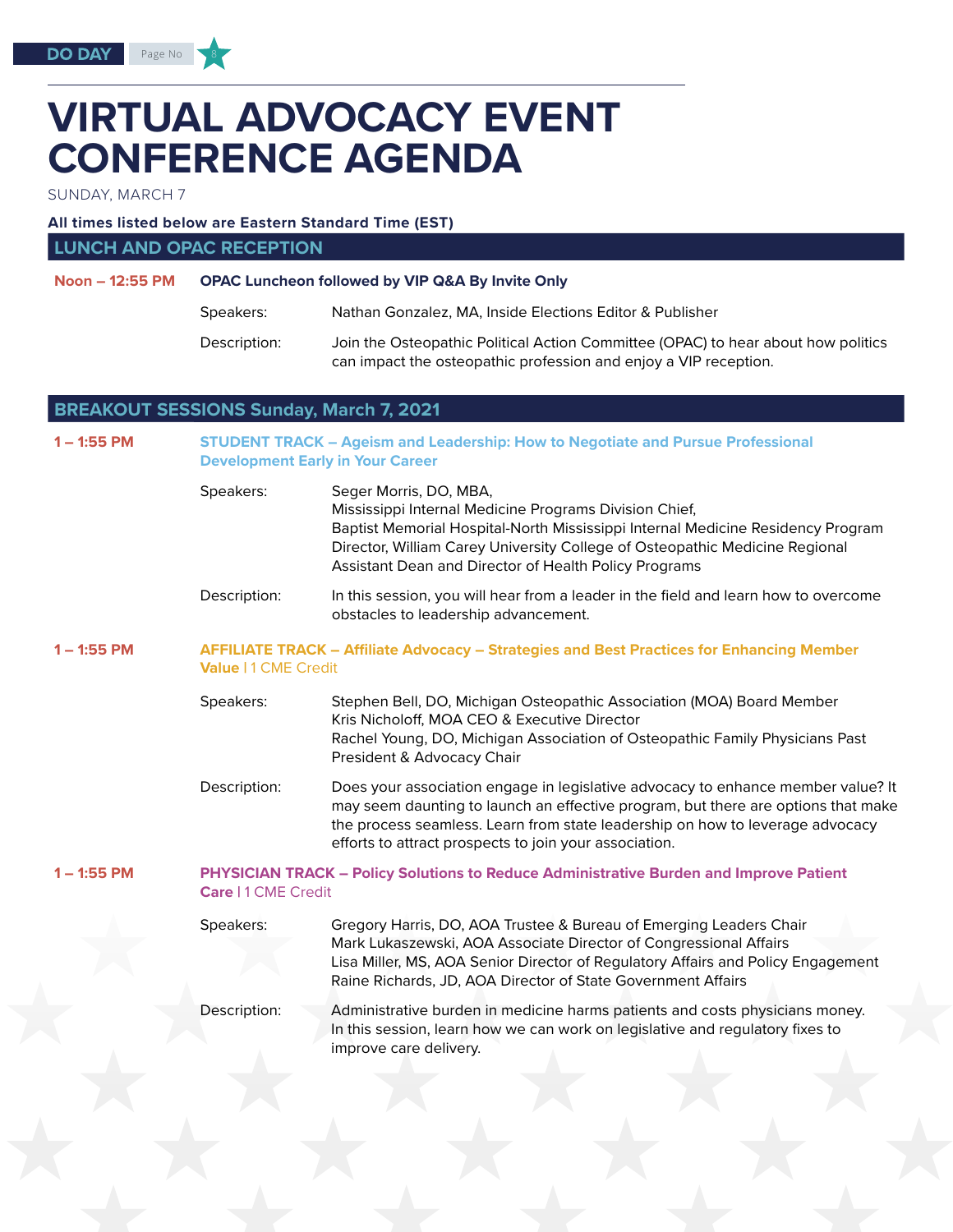# **VIRTUAL ADVOCACY EVENT CONFERENCE AGENDA**

SUNDAY, MARCH 7

**All times listed below are Eastern Standard Time (EST)**

| <b>BREAKOUT SESSIONS Sunday, March 7, 2021</b> continued |                                                                                                            |                                                                                                                                                                                                                                                                                                                                                               |  |
|----------------------------------------------------------|------------------------------------------------------------------------------------------------------------|---------------------------------------------------------------------------------------------------------------------------------------------------------------------------------------------------------------------------------------------------------------------------------------------------------------------------------------------------------------|--|
| $2 - 3$ PM                                               |                                                                                                            | AFFILIATE TRACK - 2021 Federal and State Legislative Outlook   1 CME Credit                                                                                                                                                                                                                                                                                   |  |
|                                                          | Speakers:                                                                                                  | John-Michael Villarama, MA, AOA Senior Director of Congressional Affairs &<br>Affiliate Engagement<br>Raine Richards, JD, AOA Director of State Government Affairs                                                                                                                                                                                            |  |
|                                                          | Description:                                                                                               | A new year, a new Congress and new state legislative sessions. Learn from AOA<br>staff how this impacts you and your members.                                                                                                                                                                                                                                 |  |
| $2 - 3$ PM                                               | <b>STUDENT TRACK - On Campus and in Your State:</b><br><b>Opportunities for Advocacy and Collaboration</b> |                                                                                                                                                                                                                                                                                                                                                               |  |
|                                                          | Speakers:                                                                                                  | Shannon Scott, DO, Midwestern University Arizona College of Osteopathic<br>Medicine Assistant Dean and Associate Clinical Professor, Midwestern University<br>Multispecialty Clinic Medical Director and AOA Trustee<br>Jennifer S. Lee, OMS IV at Touro College of Osteopathic Medicine - Middletown, NY,<br>and SOMA National Director of Political Affairs |  |
|                                                          | Description:                                                                                               | Engaging in advocacy doesn't have to end at DO Day. Learn from advocacy<br>leaders how they engage in advocacy throughout the year.                                                                                                                                                                                                                           |  |
| $2 - 3$ PM                                               |                                                                                                            | <b>PHYSICIAN TRACK - Physician Payment &amp; Telehealth Update   1 CME Credit</b>                                                                                                                                                                                                                                                                             |  |
|                                                          | Speakers:                                                                                                  | Michael Brown, DO, Missouri Association of Osteopathic Physicians and Surgeons<br>President and Heartland Health Assistant Chief Medical Information Officer                                                                                                                                                                                                  |  |
|                                                          | Description:                                                                                               | Find out what the future holds for telehealth coverage and payment in this session.                                                                                                                                                                                                                                                                           |  |
| <b>Break 3 PM - 3:45 PM</b>                              |                                                                                                            |                                                                                                                                                                                                                                                                                                                                                               |  |
|                                                          | <b>GENERAL SESSIONS Sunday, March 7, 2021</b>                                                              |                                                                                                                                                                                                                                                                                                                                                               |  |
|                                                          |                                                                                                            |                                                                                                                                                                                                                                                                                                                                                               |  |

| $3:45 - 4$ PM | <b>Centers for Disease Control and Prevention Update on COVD-19 Mitigation Efforts</b> |                                                                                                                                                                                                   |  |
|---------------|----------------------------------------------------------------------------------------|---------------------------------------------------------------------------------------------------------------------------------------------------------------------------------------------------|--|
|               | Speakers:                                                                              | Jay C. Butler, MD, Deputy Director for Infectious Diseases                                                                                                                                        |  |
|               | Description:                                                                           | Hear an update on federal government efforts to curb the spread of COVID-19,<br>increase access to COVID-19 vaccinations, and what role physicians can play in<br>supporting vaccination efforts. |  |
| $4 - 5$ PM    | <b>Grassroots &amp; Issue Training   1 CME Credit</b>                                  |                                                                                                                                                                                                   |  |
|               | Speakers:                                                                              | David Pugach, JD, AOA SVP of Public Policy<br>Christopher Kush, MPP, Soapbox CEO<br>Sean Neal, AOA Director of Grassroots & OPAC                                                                  |  |
|               | Description:                                                                           | Do you have questions about your meeting? No sweat, the AOA is<br>here to walk you through what to expect and how to run an efficient meeting.                                                    |  |
| $5 - 5:30$ PM | <b>Practice Meetings with your Teams</b>                                               |                                                                                                                                                                                                   |  |
|               | Description:                                                                           | Practice makes perfect! It is time to take what you have learned and put it into<br>practice. Gather with your team to rehearse your advocacy pitch and discuss topic<br>assignments.             |  |
|               |                                                                                        |                                                                                                                                                                                                   |  |

Page No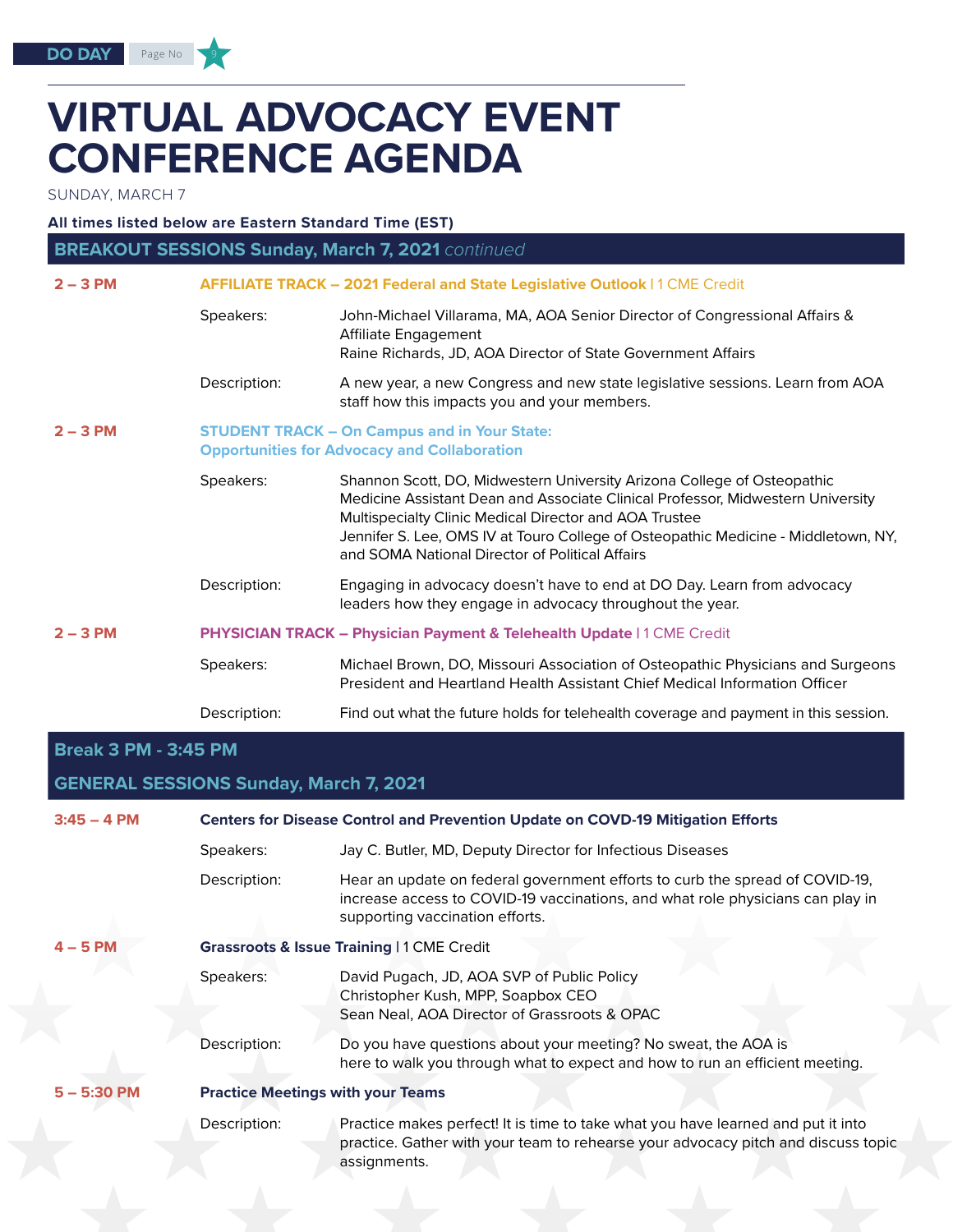# **VIRTUAL ADVOCACY EVENT CONFERENCE AGENDA**

MONDAY, MARCH 8

**DO DAY** 

Page No

**All times listed below are Eastern Standard Time (EST)**

| <b>GENERAL SESSIONS Monday, March 8, 2021</b> |                                                                           |                                                                                                                                                                                                                                                                                                                                                                                                                                                                         |  |
|-----------------------------------------------|---------------------------------------------------------------------------|-------------------------------------------------------------------------------------------------------------------------------------------------------------------------------------------------------------------------------------------------------------------------------------------------------------------------------------------------------------------------------------------------------------------------------------------------------------------------|--|
| 8 AM - 6:30 PM                                | <b>Virtual Exhibits</b>                                                   |                                                                                                                                                                                                                                                                                                                                                                                                                                                                         |  |
| $8 - 9:15$ AM                                 | <b>Welcome &amp; Keynote Address</b>                                      |                                                                                                                                                                                                                                                                                                                                                                                                                                                                         |  |
|                                               | Speakers:                                                                 | Teresa A. Hubka, DO, Trustee, American Osteopathic Association and Chair,<br>Department of Government Affairs<br>Steve Pemberton, Chief Human Resources Officer, WorkHuman and Author, A<br>Chance in the World                                                                                                                                                                                                                                                         |  |
|                                               | Description:                                                              | Steve Pemberton will discuss how his personal story has inspired and informed<br>his advocacy, leadership, and public service, and will provide insights on how<br>your personal story can strengthen your advocacy.                                                                                                                                                                                                                                                    |  |
| $9:15 - 9:45$ AM                              | Being a Source for Change by Building an Online Movement   0.5 CME Credit |                                                                                                                                                                                                                                                                                                                                                                                                                                                                         |  |
|                                               | Speakers:                                                                 | Kevin Klauer, DO, EJD, Chief Executive Officer, American Osteopathic Association<br>K Kay Moody, DO, MPH, EMDOCS Founder,<br>American College of Emergency Physicians - Tennessee Chapter President, Indian<br>Path Medical Center Emergency Department Medical Director and Glacier Rock<br><b>Wellness Ranch CEO</b><br>Hala Sabry, DO, MBA, Doctorpedia Chief Community Officer,<br>Physician Digital Services CEO and<br>Physician Moms Group Founding Board Member |  |
|                                               | Description:                                                              | Social media experts share tips.                                                                                                                                                                                                                                                                                                                                                                                                                                        |  |
| $9:45 - 10AM$                                 | <b>Advocacy Awards &amp; Send Off</b>                                     |                                                                                                                                                                                                                                                                                                                                                                                                                                                                         |  |
|                                               | Description:                                                              | Join the AOA before Congressional meetings as we recognize excellence in<br>public policy advocacy and support for the osteopathic profession through public<br>engagement. Awards will presented to AOA members, osteopathic affiliates, a<br>journalist, and members of Congress                                                                                                                                                                                      |  |
| $9:30$ AM $-5$ PM                             | <b>Congressional Meetings</b>                                             |                                                                                                                                                                                                                                                                                                                                                                                                                                                                         |  |
|                                               | Description:                                                              | You will attend 3 - 5 Congressional meetings scattered throughout the day.<br>Congressional meeting participants will advocate for the following issues:<br>Dr. Lorna Breen Health Care Provider Protection Act                                                                                                                                                                                                                                                         |  |

- Medicare Sequester COVID Moratorium Act
- Teaching Health Center Graduate Medical Education Funding